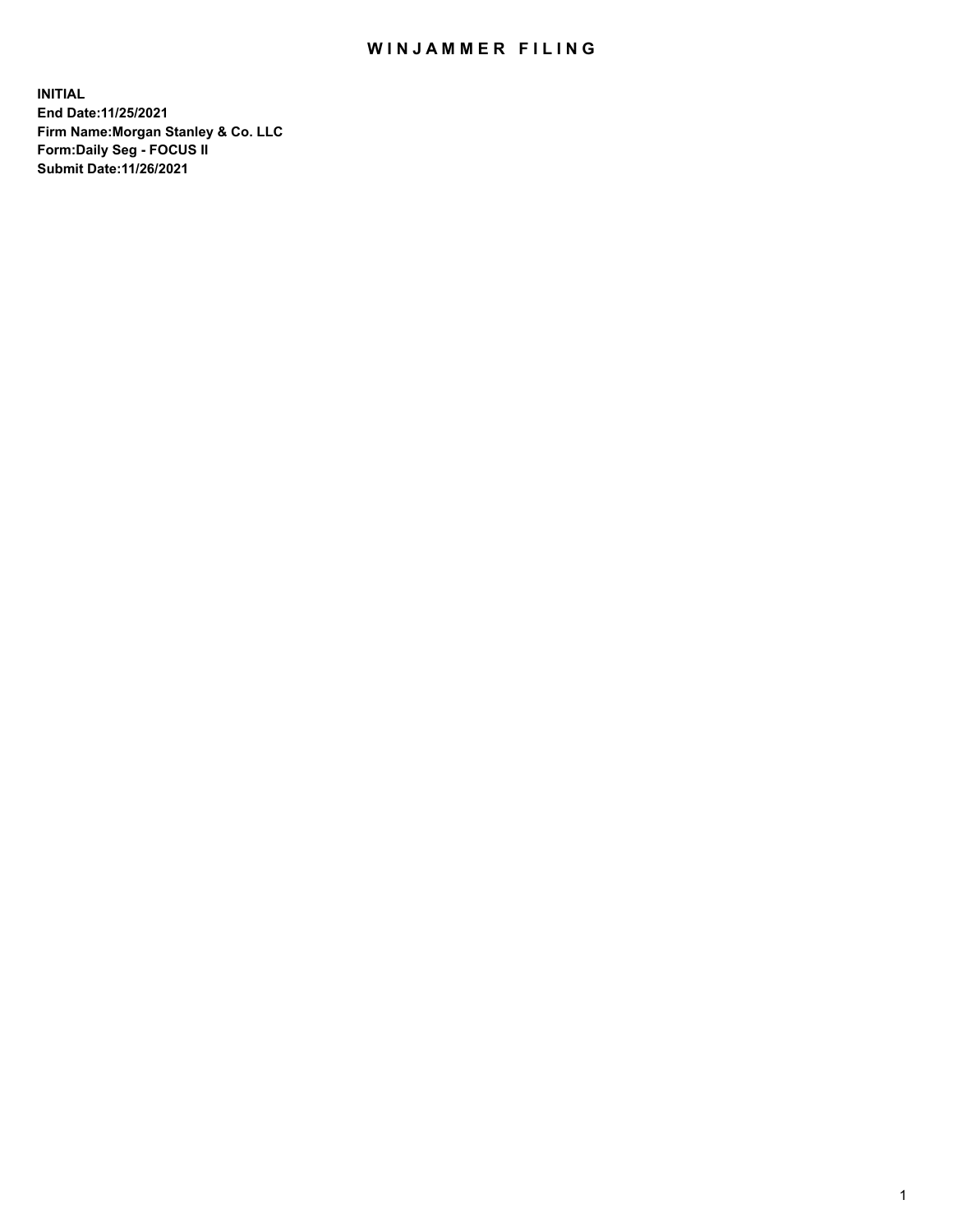**INITIAL End Date:11/25/2021 Firm Name:Morgan Stanley & Co. LLC Form:Daily Seg - FOCUS II Submit Date:11/26/2021 Daily Segregation - Cover Page**

| Name of Company                                                                                                                                                                                                                                                                                                               | Morgan Stanley & Co. LLC                               |
|-------------------------------------------------------------------------------------------------------------------------------------------------------------------------------------------------------------------------------------------------------------------------------------------------------------------------------|--------------------------------------------------------|
| <b>Contact Name</b>                                                                                                                                                                                                                                                                                                           | <b>Ikram Shah</b>                                      |
| <b>Contact Phone Number</b>                                                                                                                                                                                                                                                                                                   | 212-276-0963                                           |
| <b>Contact Email Address</b>                                                                                                                                                                                                                                                                                                  | Ikram.shah@morganstanley.com                           |
| FCM's Customer Segregated Funds Residual Interest Target (choose one):<br>a. Minimum dollar amount: ; or<br>b. Minimum percentage of customer segregated funds required:% ; or<br>c. Dollar amount range between: and; or<br>d. Percentage range of customer segregated funds required between:% and%.                        | 235,000,000<br><u>0</u><br><u>00</u><br>0 <sup>0</sup> |
| FCM's Customer Secured Amount Funds Residual Interest Target (choose one):<br>a. Minimum dollar amount: ; or<br>b. Minimum percentage of customer secured funds required:%; or<br>c. Dollar amount range between: and; or<br>d. Percentage range of customer secured funds required between:% and%.                           | 140,000,000<br><u>0</u><br><u>00</u><br>0 <sub>0</sub> |
| FCM's Cleared Swaps Customer Collateral Residual Interest Target (choose one):<br>a. Minimum dollar amount: ; or<br>b. Minimum percentage of cleared swaps customer collateral required:%; or<br>c. Dollar amount range between: and; or<br>d. Percentage range of cleared swaps customer collateral required between:% and%. | 92,000,000<br><u>0</u><br>0 Q<br>00                    |

Attach supporting documents CH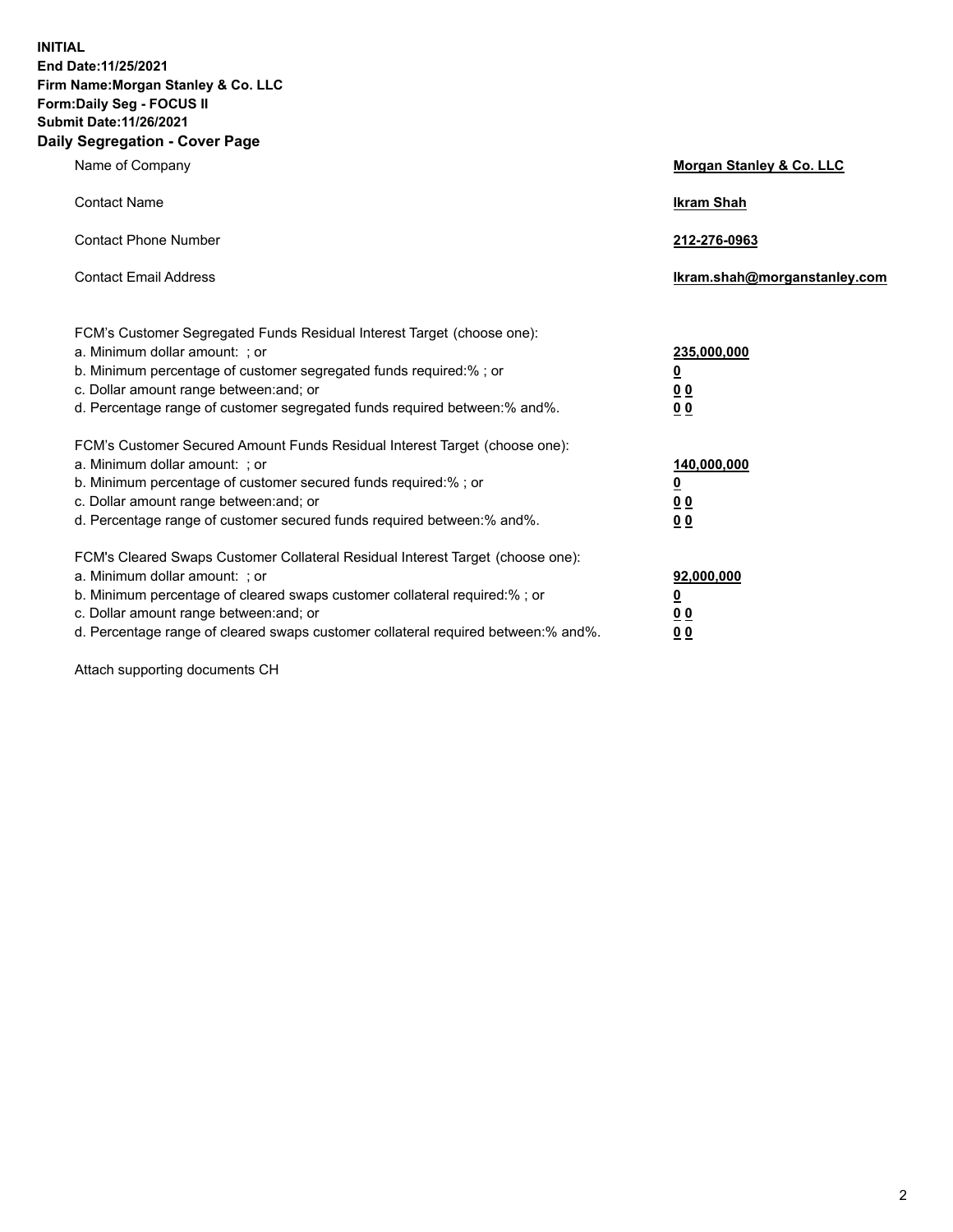## **INITIAL End Date:11/25/2021 Firm Name:Morgan Stanley & Co. LLC Form:Daily Seg - FOCUS II Submit Date:11/26/2021**

## **Daily Segregation - Secured Amounts**

Foreign Futures and Foreign Options Secured Amounts Amount required to be set aside pursuant to law, rule or regulation of a foreign government or a rule of a self-regulatory organization authorized thereunder 1. Net ledger balance - Foreign Futures and Foreign Option Trading - All Customers

- 
- B. Securities (at market) **1,698,188,991** [7317]
- 2. Net unrealized profit (loss) in open futures contracts traded on a foreign board of trade **183,819,565** [7325]
- 3. Exchange traded options
	- a. Market value of open option contracts purchased on a foreign board of trade **38,319,123** [7335]
	- b. Market value of open contracts granted (sold) on a foreign board of trade **-22,335,351** [7337]
- 4. Net equity (deficit) (add lines 1. 2. and 3.) **7,423,434,818** [7345]
- 5. Account liquidating to a deficit and account with a debit balances gross amount **45,762,581** [7351] Less: amount offset by customer owned securities **-44,174,667** [7352] **1,587,914**
- 6. Amount required to be set aside as the secured amount Net Liquidating Equity Method (add lines 4 and 5)
- 7. Greater of amount required to be set aside pursuant to foreign jurisdiction (above) or line 6.

## FUNDS DEPOSITED IN SEPARATE REGULATION 30.7 ACCOUNTS

- 1. Cash in banks
	- A. Banks located in the United States **449,556,628** [7500]
	- B. Other banks qualified under Regulation 30.7 **448,451,357** [7520] **898,007,985**
- 2. Securities
	- A. In safekeeping with banks located in the United States **417,387,442** [7540]
	- B. In safekeeping with other banks qualified under Regulation 30.7 **67,785,663** [7560] **485,173,105**
- 3. Equities with registered futures commission merchants
	-
	- B. Securities **0** [7590]
	- C. Unrealized gain (loss) on open futures contracts **2,286,837** [7600]
	- D. Value of long option contracts **0** [7610]
	- E. Value of short option contracts **0** [7615] **11,120,884** [7620]
- 4. Amounts held by clearing organizations of foreign boards of trade
	- A. Cash **0** [7640]
	- B. Securities **0** [7650]
	- C. Amount due to (from) clearing organization daily variation **0** [7660]
	- D. Value of long option contracts **0** [7670]
	- E. Value of short option contracts **0** [7675] **0** [7680]
- 5. Amounts held by members of foreign boards of trade
	-
	-
	- C. Unrealized gain (loss) on open futures contracts **181,532,728** [7720]
	- D. Value of long option contracts **38,319,123** [7730]
	- E. Value of short option contracts **-22,335,351** [7735] **6,247,337,478**
- 6. Amounts with other depositories designated by a foreign board of trade **0** [7760]
- 7. Segregated funds on hand **0** [7765]
- 8. Total funds in separate section 30.7 accounts **7,641,639,452** [7770]
- 9. Excess (deficiency) Set Aside for Secured Amount (subtract line 7 Secured Statement Page 1 from Line 8)
- 10. Management Target Amount for Excess funds in separate section 30.7 accounts **140,000,000** [7780]
- 11. Excess (deficiency) funds in separate 30.7 accounts over (under) Management Target **76,616,720** [7785]

**0** [7305]

A. Cash **5,525,442,490** [7315]

[7354] **7,425,022,732** [7355]

**7,425,022,732** [7360]

[7530]

[7570]

A. Cash **8,834,047** [7580]

 A. Cash **4,836,805,092** [7700] B. Securities **1,213,015,886** [7710] [7740] **216,616,720** [7380]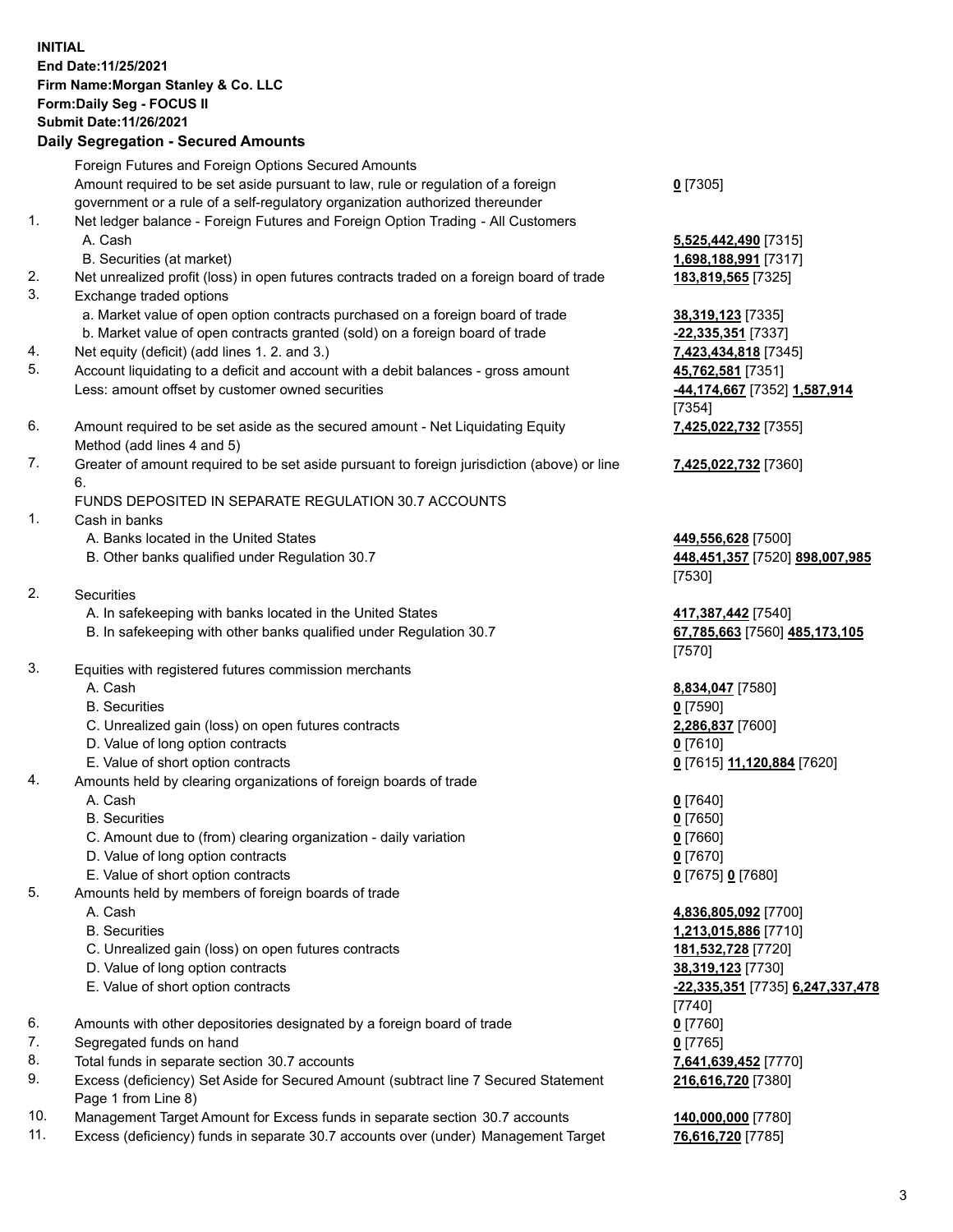**INITIAL End Date:11/25/2021 Firm Name:Morgan Stanley & Co. LLC Form:Daily Seg - FOCUS II Submit Date:11/26/2021 Daily Segregation - Segregation Statement** SEGREGATION REQUIREMENTS(Section 4d(2) of the CEAct) 1. Net ledger balance A. Cash **15,813,813,895** [7010] B. Securities (at market) **7,605,637,441** [7020] 2. Net unrealized profit (loss) in open futures contracts traded on a contract market **1,847,993,828** [7030] 3. Exchange traded options A. Add market value of open option contracts purchased on a contract market **1,444,680,834** [7032] B. Deduct market value of open option contracts granted (sold) on a contract market **-922,086,567** [7033] 4. Net equity (deficit) (add lines 1, 2 and 3) **25,790,039,431** [7040] 5. Accounts liquidating to a deficit and accounts with debit balances - gross amount **263,878,559** [7045] Less: amount offset by customer securities **-254,257,374** [7047] **9,621,185** [7050] 6. Amount required to be segregated (add lines 4 and 5) **25,799,660,616** [7060] FUNDS IN SEGREGATED ACCOUNTS 7. Deposited in segregated funds bank accounts A. Cash **2,643,407,183** [7070] B. Securities representing investments of customers' funds (at market) **0** [7080] C. Securities held for particular customers or option customers in lieu of cash (at market) **3,193,874,972** [7090] 8. Margins on deposit with derivatives clearing organizations of contract markets A. Cash **15,421,088,900** [7100] B. Securities representing investments of customers' funds (at market) **0** [7110] C. Securities held for particular customers or option customers in lieu of cash (at market) **4,261,190,476** [7120] 9. Net settlement from (to) derivatives clearing organizations of contract markets **-18,813,189** [7130] 10. Exchange traded options A. Value of open long option contracts **1,444,680,834** [7132] B. Value of open short option contracts **-922,086,567** [7133] 11. Net equities with other FCMs A. Net liquidating equity **12,938,498** [7140] B. Securities representing investments of customers' funds (at market) **0** [7160] C. Securities held for particular customers or option customers in lieu of cash (at market) **0** [7170] 12. Segregated funds on hand **150,571,993** [7150] 13. Total amount in segregation (add lines 7 through 12) **26,186,853,100** [7180] 14. Excess (deficiency) funds in segregation (subtract line 6 from line 13) **387,192,484** [7190] 15. Management Target Amount for Excess funds in segregation **235,000,000** [7194]

16. Excess (deficiency) funds in segregation over (under) Management Target Amount Excess

**152,192,484** [7198]